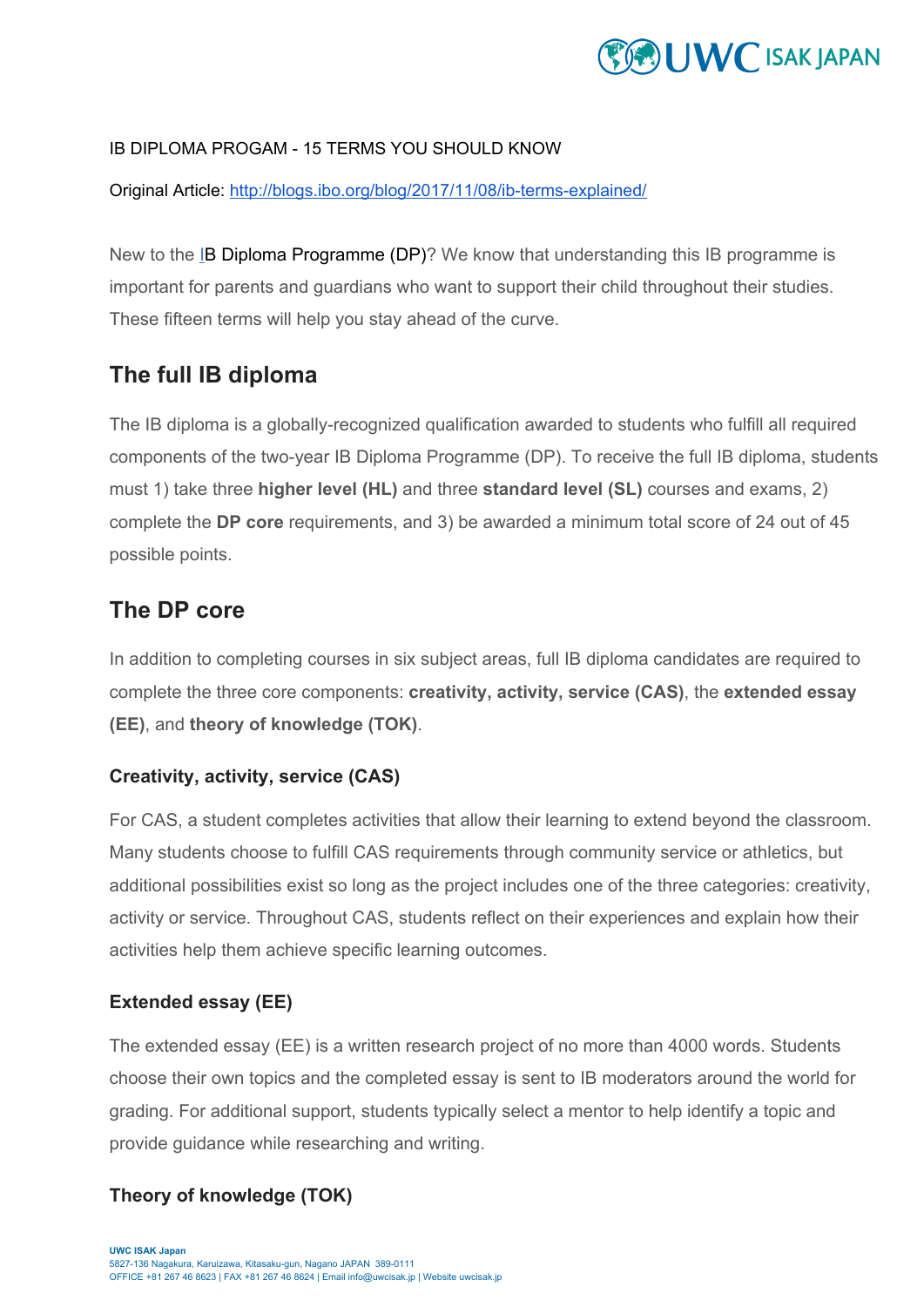[TOK](http://www.ibo.org/programmes/diploma-programme/curriculum/theory-of-knowledge/) is a course in which students discuss and examine the concept of knowledge– its worth, veracity, and forms. TOK requires DP students to submit an essay for **external assessment**.

**WC ISAK JAPAN** 

# **DP courses**

All IB Diploma Programme (DP) students participate in DP courses. The strength of the DP is the way in which learning is interconnected across individual subjects. Combined with the core requirements, DP courses are one part the DP's holistic approach to teaching. However, schools may allow students to selectively complete IB courses and/or sit for individual exams rather than opt to complete the full IB diploma. In any given course, students will complete a subject's coursework regardless of their status as a course student or a full diploma candidate.

# **External assessment**

These assessments are graded by trained IB examiners. External assessments include the written IB exams taken by the student at the end of a DP course, normally in their second year of the Diploma Programme. In some courses, including film, the external assessment is a textual analysis. In visual arts, studio work is assessed.

# **Higher level (HL)**

HL courses are taught over two years and include a rigorous study of the course material. These courses allow students to explore areas of interest within the subject in greater depth when compared to SL.

# **Standard level (SL)**

SL courses ensure students are exposed to a range of disciplines that they might otherwise opt out of. These courses are designed to be taught over two-years, with some exceptions. SL exams are slightly shorter compared with HL exams.

*\* HL and some SL exams, given to second-year students, may provide students with university* credit or advanced standing with an individual grade of 6 or 7, and in some occasions with a 5 *(see individual university websites to find out).*

# **IB exam results**

IB exams, regardless of whether they are HL or SL, are graded between 1-7, with 1 being the lowest and 7 being the highest level. Many schools and universities describe IB exam levels as *IB*